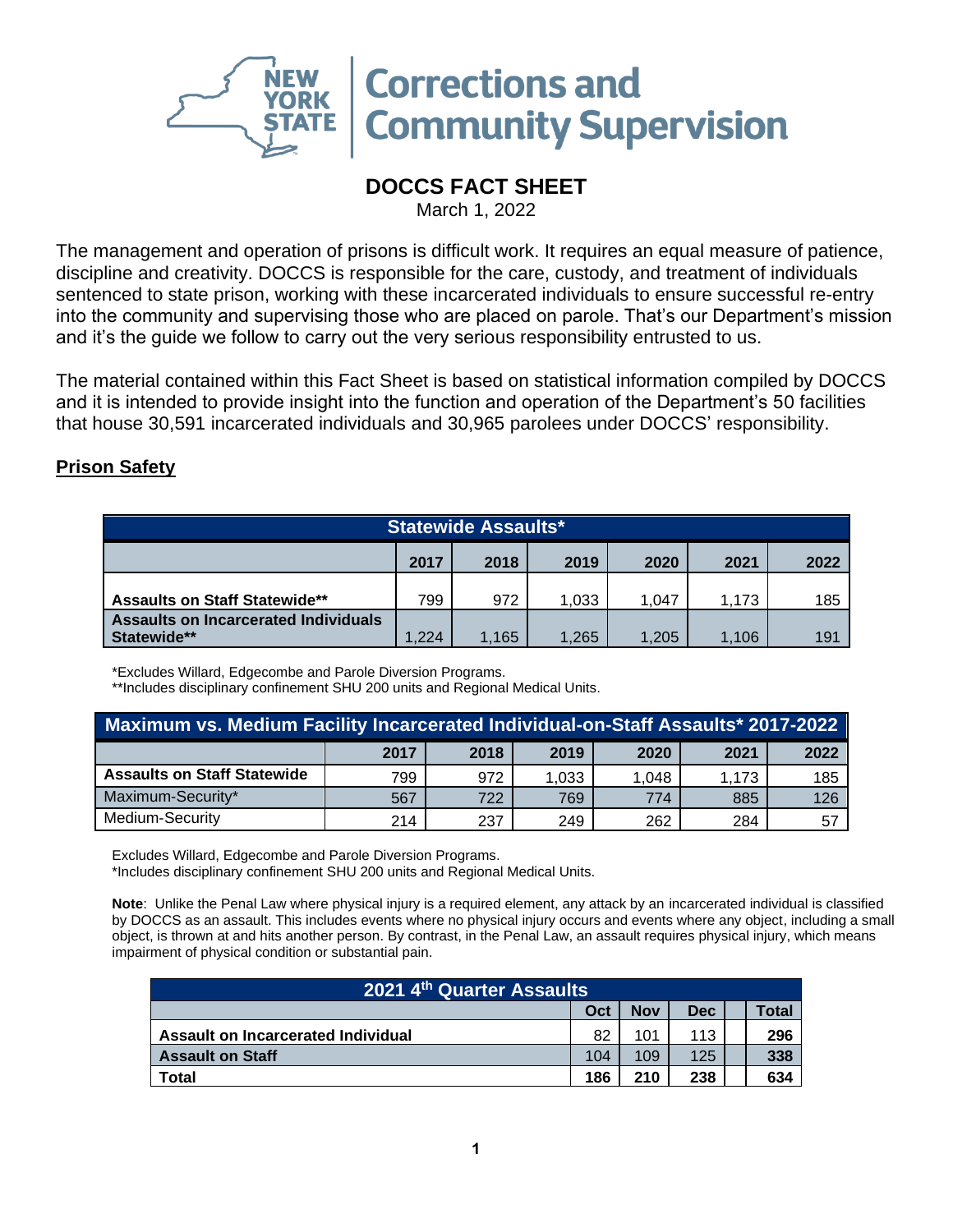| <b>Assault Degree of Injury to Staff</b>                                       |                           |          |          |                                                                                 |  |  |  |  |
|--------------------------------------------------------------------------------|---------------------------|----------|----------|---------------------------------------------------------------------------------|--|--|--|--|
| Incident Type: Staff Injured during an Incarcerated Individual on Incarcerated |                           |          |          |                                                                                 |  |  |  |  |
|                                                                                | <b>Individual Assault</b> |          |          |                                                                                 |  |  |  |  |
|                                                                                | <b>Dec</b>                | Jan      | Feb      | <b>Total</b>                                                                    |  |  |  |  |
| No Injury                                                                      | 417                       | 367      | 327      | 1,111                                                                           |  |  |  |  |
| Minor*                                                                         | 10                        | 3        | 9        | 22                                                                              |  |  |  |  |
| Moderate**                                                                     | 0                         |          | 0        |                                                                                 |  |  |  |  |
| Serious***                                                                     | 0                         | $\Omega$ | $\Omega$ | 0                                                                               |  |  |  |  |
| Severe****                                                                     | $\Omega$                  | $\Omega$ | $\Omega$ | $\overline{0}$                                                                  |  |  |  |  |
|                                                                                |                           |          |          |                                                                                 |  |  |  |  |
| <b>Total</b>                                                                   | 427                       | 371      | 336      | 1,134                                                                           |  |  |  |  |
|                                                                                |                           |          |          |                                                                                 |  |  |  |  |
|                                                                                |                           |          |          | Incident Type: Staff Injured during an Incarcerated Individual on Staff Assault |  |  |  |  |
|                                                                                | <b>Dec</b>                | Jan      | Feb      | <b>Total</b>                                                                    |  |  |  |  |
| No Injury                                                                      | 511                       | 493      | 305      | 1,309                                                                           |  |  |  |  |
| Minor*                                                                         | 164                       | 124      | 101      | 389                                                                             |  |  |  |  |
| Moderate**                                                                     | 5                         | 13       | 4        | 22                                                                              |  |  |  |  |
| Serious***                                                                     | 1                         | 2        | 2        | 5                                                                               |  |  |  |  |
| Severe****                                                                     | $\Omega$                  | $\Omega$ | $\Omega$ | $\Omega$                                                                        |  |  |  |  |
|                                                                                |                           |          |          |                                                                                 |  |  |  |  |
| <b>Total</b>                                                                   | 681                       | 632      | 412      | 1,725                                                                           |  |  |  |  |

**Note**: Excludes Willard, Edgecombe, residential treatment facilities and Parole Diversion Programs and is based upon staff injuries sustained in Unusual Incidents each month, including employee accidents. Effective October 1, 2014 per Article VII bill, DOCCS added a category of severe and redefined injury definitions.

\*Injuries that require either no treatment, minimal treatment (scratch, bruise, aches/pain) or precautionary treatment.

\*\* Injuries such as lacerations, concussions, 2<sup>nd</sup> degree burns, serious sprains, dislocation, and muscle or ligament damage.

\*\*\*Injuries that require transport to an outside hospital but are not considered life-threatening at the preliminary report.

\*\*\*\* Injuries that cause obvious disfigurement, protracted impairment of health, loss or impairment of organ function, amputation, and injuries that risk cause of death.

## **Escape Incidents**

- The last escape from within a maximum security secure perimeter was 2015 at Clinton Correctional Facility; prior to 2015 the last escape was in 2003.
- The last escape from within a medium security secure perimeter was 1992 at Mid-Orange Correctional Facility.

## **Prison Closures**

- Since 1999, New York's prison population has declined by 57.9 percent, from a high of 72,649 incarcerated individuals (includes Willard DTC) to 30,591 (3/1/22).
- Since 2011, the State has eliminated more than 10,000 prison beds and closed a total of 18 correctional facilities due to excess bed capacity resulting in an overall annual savings of approximately \$300 million.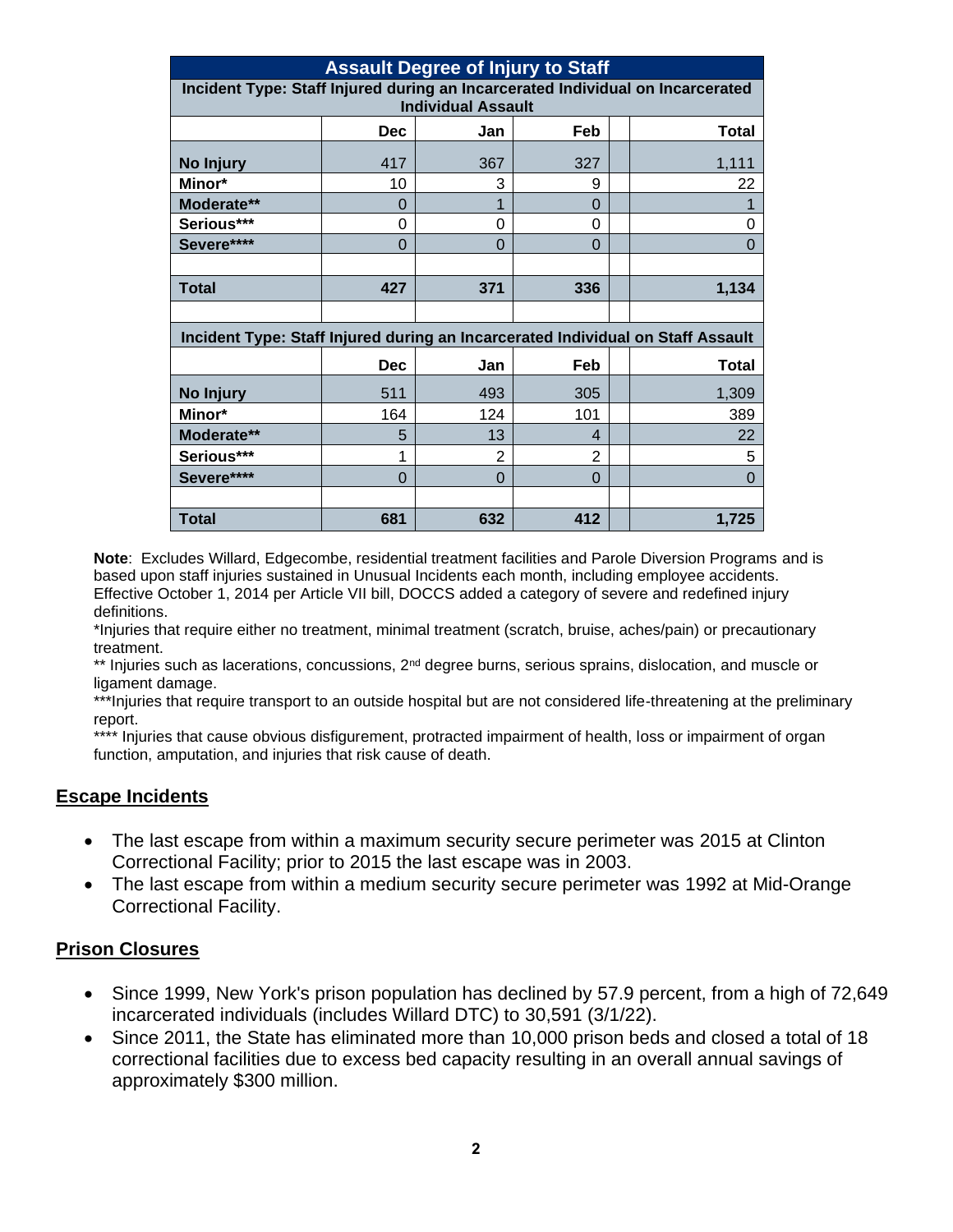• DOCCS security staff reductions have been consistent with incarcerated population declines. In each of the prison closure years, more than 96% of affected employees remained employed, retired or resigned.

|                 | <b>DOCCS Security Staff and Incarcerated Population</b>                                                             |                          |                                 |                                                                          |                          |                          |                                                                                                                                       |  |  |
|-----------------|---------------------------------------------------------------------------------------------------------------------|--------------------------|---------------------------------|--------------------------------------------------------------------------|--------------------------|--------------------------|---------------------------------------------------------------------------------------------------------------------------------------|--|--|
| <b>December</b> | <b>Correction</b><br><b>Officers</b><br><b>Sergeants</b><br><b>Lieutenants</b><br><b>Positions</b><br><b>Filled</b> | <b>Numeric</b><br>Change | <b>Percent</b><br><b>Change</b> | <b>Incarcerated</b><br><b>Population</b><br>(includes<br><b>Willard)</b> | <b>Numeric</b><br>Change | <b>Percent</b><br>Change | <b>Staffing Ratio</b><br><b>Incarcerated</b><br><b>Population</b><br><b>Versus</b><br><b>Filled Uniform Staff</b><br><b>Positions</b> |  |  |
| 2003            | 20,794                                                                                                              | $-464$                   | $-2.2%$                         | 66,110                                                                   | $-1,549$                 | $-2.3%$                  | 3.2                                                                                                                                   |  |  |
| 2004            | 21,068                                                                                                              | 274                      | 1.3%                            | 64,905                                                                   | $-1,205$                 | $-1.8%$                  | 3.1                                                                                                                                   |  |  |
| 2005            | 21,420                                                                                                              | 352                      | 1.7%                            | 63,930                                                                   | $-975$                   | $-1.5%$                  | 3.0                                                                                                                                   |  |  |
| 2006            | 21,505                                                                                                              | 85                       | 0.4%                            | 64,410                                                                   | 480                      | 0.8%                     | 3.0                                                                                                                                   |  |  |
| 2007            | 21,414                                                                                                              | $-91$                    | $-0.4%$                         | 63,425                                                                   | $-985$                   | $-1.5%$                  | 3.0                                                                                                                                   |  |  |
| 2008            | 21,404                                                                                                              | $-10$                    | 0.0%                            | 60,933                                                                   | $-2,492$                 | $-3.9%$                  | 2.8                                                                                                                                   |  |  |
| 2009            | 20,602                                                                                                              | $-802$                   | $-3.7%$                         | 59,279                                                                   | $-1,654$                 | $-2.7%$                  | 2.9                                                                                                                                   |  |  |
| 2010            | 20,652                                                                                                              | 50                       | 0.2%                            | 57,229                                                                   | $-2,050$                 | $-3.5%$                  | 2.8                                                                                                                                   |  |  |
| 2011            | 19,647                                                                                                              | $-1,005$                 | $-4.9%$                         | 55,979                                                                   | $-1,250$                 | $-2.2%$                  | 2.8                                                                                                                                   |  |  |
| 2012            | 19,192                                                                                                              | $-455$                   | $-2.3%$                         | 54,865                                                                   | $-1,114$                 | $-2.0%$                  | 2.9                                                                                                                                   |  |  |
| 2013            | 19,145                                                                                                              | $-47$                    | $-0.2%$                         | 54,142                                                                   | $-723$                   | $-1.3%$                  | 2.8                                                                                                                                   |  |  |
| 2014            | 19,002                                                                                                              | $-143$                   | $-0.7%$                         | 53,103                                                                   | $-1,039$                 | $-1.9%$                  | 2.8                                                                                                                                   |  |  |
| 2015            | 19,360                                                                                                              | 358                      | 1.9%                            | 52,344                                                                   | $-759$                   | $-1.4%$                  | 2.7                                                                                                                                   |  |  |
| 2016            | 19,233                                                                                                              | $-127$                   | $-0.7%$                         | 51,466                                                                   | $-878$                   | $-1.7%$                  | 2.7                                                                                                                                   |  |  |
| 2017            | 19,242                                                                                                              | 9                        | 0.0%                            | 50,271                                                                   | $-1,195$                 | $-2.3%$                  | 2.6                                                                                                                                   |  |  |
| 2018            | 19,295                                                                                                              | 53                       | 0.3%                            | 47,459                                                                   | $-2,812$                 | .5.6%                    | 2.5                                                                                                                                   |  |  |
| 2019            | 19,072                                                                                                              | $-223$                   | $-1.2%$                         | 44,334                                                                   | $-3,125$                 | $-6.6%$                  | 2.3                                                                                                                                   |  |  |
| 2020            | 18,541                                                                                                              | $-531$                   | $-2.8%$                         | 34,446                                                                   | $-9,888$                 | $-22.3%$                 | 1.9                                                                                                                                   |  |  |
| 2021            | 17,415                                                                                                              | $-1,126$                 | $-6.1%$                         | 30,746                                                                   | $-3,700$                 | $-10.7$                  | 1.8                                                                                                                                   |  |  |

| <b>Staffing and Population Differences</b>                           |          |        |                                     |                          |  |  |  |  |
|----------------------------------------------------------------------|----------|--------|-------------------------------------|--------------------------|--|--|--|--|
|                                                                      | 12/31/99 | 3/1/22 | <b>Numeric</b><br><b>Difference</b> | <b>Percent</b><br>Change |  |  |  |  |
| <b>Correction Officers</b><br><b>Sergeants</b><br><b>Lieutenants</b> | 22,112   | 17,178 | 4.934                               | $-22.3%$                 |  |  |  |  |
| <b>Incarcerated Individuals</b><br>(includes Willard)                | 72.649   | 30,591 | 42.058                              | $-57.9%$                 |  |  |  |  |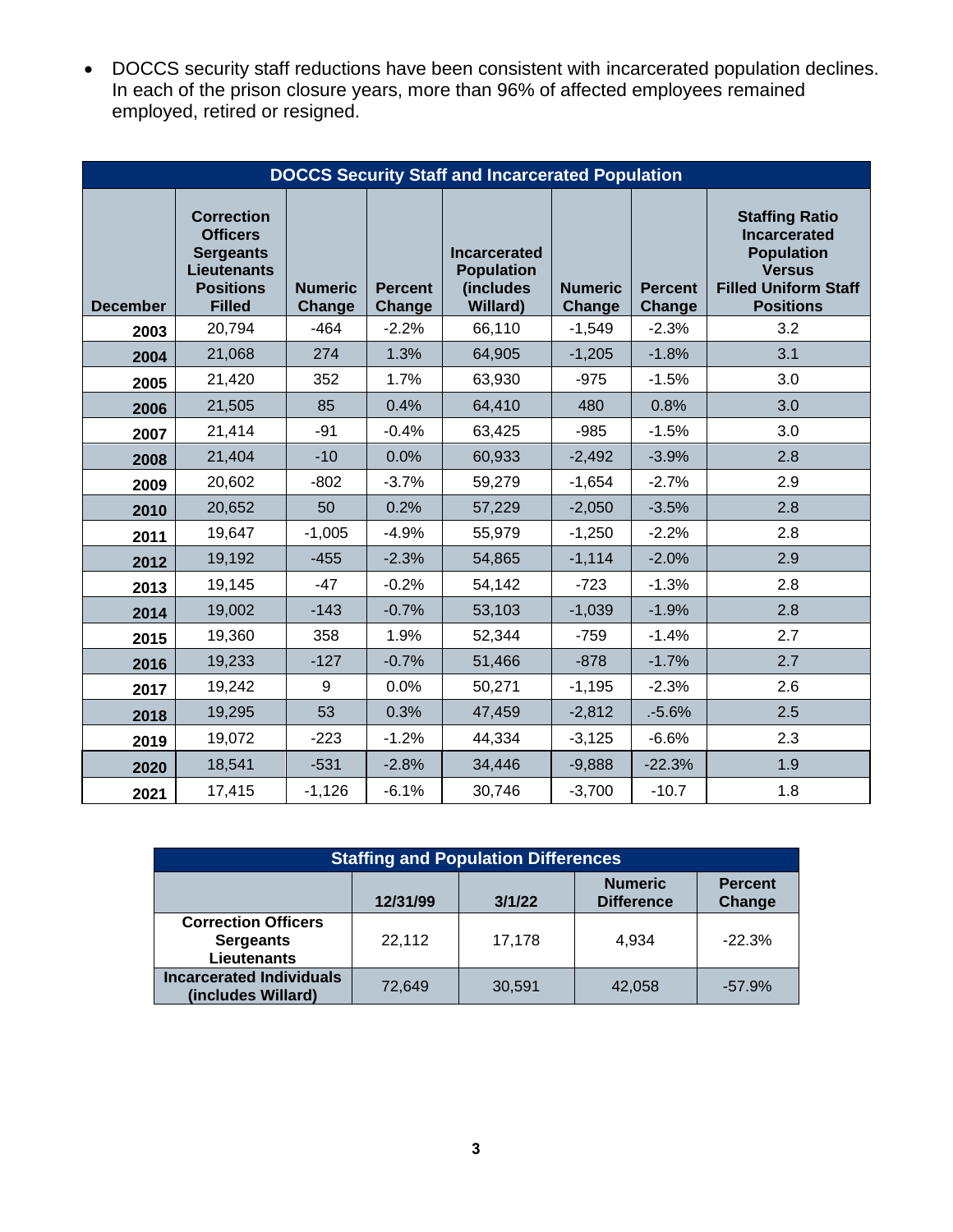|                    | <b>DOCCS Correctional Facility Security Personnel</b><br>Council 82/NYSCOPBA Staff |        |        |        |        |        |        |        |        |        |        |        |        |        |
|--------------------|------------------------------------------------------------------------------------|--------|--------|--------|--------|--------|--------|--------|--------|--------|--------|--------|--------|--------|
|                    | 2009                                                                               | 2010   | 2011   | 2012   | 2013   | 2014   | 2015   | 2016   | 2017   | 2018   | 2019   | 2020   | 2021   | 2022   |
| Council 82         |                                                                                    |        |        |        |        |        |        |        |        |        |        |        |        |        |
| <b>Lieutenants</b> | 526                                                                                | 521    | 458    | 483    | 482    | 472    | 475    | 471    | 480    | 478    | 470    | 436    | 413    | 390    |
|                    |                                                                                    |        |        |        |        |        |        |        |        |        |        |        |        |        |
| <b>NYSCOPBA</b>    |                                                                                    |        |        |        |        |        |        |        |        |        |        |        |        |        |
| <b>Sergeants</b>   | 1.236                                                                              | .256   | 1.169  | .196   | .190   | 1.175  | 1.172  | 1.179  | 1.193  | 1.184  | 1.171  | .094   | 1.028  | 998    |
| <b>Officers</b>    | 18.955                                                                             | 18.930 | 17.945 | 17.741 | 17.627 | 17.569 | 17.635 | 17,601 | 17.581 | 17.528 | 17.431 | 17.071 | 15.974 | 15,790 |
| Subtotal           | 20.191                                                                             | 20.186 | 19.114 | 18.937 | 18.817 | 18.744 | 18,807 | 18.780 | 18.774 | 18.712 | 18.602 | 18.165 | 17,002 | 16,788 |
|                    |                                                                                    |        |        |        |        |        |        |        |        |        |        |        |        |        |
| Total              | 20,717                                                                             | 20.707 | 19.572 | 19.420 | 19.300 | 19.216 | 19.282 | 19,251 | 19,254 | 19.190 | 19.072 | 18.601 | 17.415 | 17,178 |

| Number and Percent of Incarcerated Individuals Convicted of a Violent Felony Offense<br>In Male Maximum and Medium Security Facilities<br>March 1 <sup>st</sup> of Selected Years |            |                                           |       |            |                                           |               |            |                                           |       |
|-----------------------------------------------------------------------------------------------------------------------------------------------------------------------------------|------------|-------------------------------------------|-------|------------|-------------------------------------------|---------------|------------|-------------------------------------------|-------|
|                                                                                                                                                                                   | 2012       |                                           |       |            | 2017                                      |               |            | 2022                                      |       |
|                                                                                                                                                                                   | <b>VFO</b> | <b>Incarcerated</b><br><b>Individuals</b> | %     | <b>VFO</b> | <b>Incarcerated</b><br><b>Individuals</b> | $\frac{9}{6}$ | <b>VFO</b> | <b>Incarcerated</b><br><b>Individuals</b> | %     |
| <b>Maximum</b><br><b>Facilities</b>                                                                                                                                               | 19,197     | 23,904                                    | 80.3% | 17,652     | 21,806                                    | 81.0%         | 12,482     | 14,378                                    | 86.8% |
| <b>Medium</b><br><b>Facilities</b>                                                                                                                                                | 14,839     | 27,351                                    | 54.3% | 13,827     | 25,154                                    | 55.0%         | 9,181      | 14,102                                    | 65.1% |

**Note**: This table includes incarcerated individuals at the following parole program facilities: Edgecombe, Willard, Orleans, and Hudson PDP.

| <b>SHU Cell Occupants</b><br><b>Effective Beginning of Business</b> |           |          |          |          |  |  |  |  |
|---------------------------------------------------------------------|-----------|----------|----------|----------|--|--|--|--|
| <b>Inmate Status</b>                                                | 12/1/2021 | 1/1/2022 | 2/1/2022 | 3/1/2022 |  |  |  |  |
| <b>SHU Disciplinary Sanction</b>                                    | 1174      | 1268     | 1281     | 1312     |  |  |  |  |
| <b>KEEPLOCK Disciplinary Sanction</b>                               | 101       | 44       | 36       | 24       |  |  |  |  |
| <b>Administrative Segregation</b>                                   |           |          | 10       | 11       |  |  |  |  |
| <b>Involuntary Protective Custody</b>                               | 33        | 36       | 43       | 37       |  |  |  |  |
| <b>Pending Disciplinary Hearing</b>                                 | 325       | 319      | 285      | 242      |  |  |  |  |
| <b>Pending Movement From Unit</b>                                   | 55        | 64       | 108      | 85       |  |  |  |  |
| <b>Pending Investigation</b>                                        |           |          | O        | 0        |  |  |  |  |
| <b>Special Watch</b>                                                |           |          | 13       |          |  |  |  |  |
| <b>Voluntary Protective Custody</b>                                 | 31        | 20       | 19       | 27       |  |  |  |  |
| <b>TOTAL SHU Cell Occupants</b><br>(Excluding Youthful Offenders)   | 1727      | 1760     | 1795     | 1742     |  |  |  |  |

| <b>Statewide Incarcerated Individuals Convicted of a Violent Felony Offense</b> |        |        |        |        |        |          |  |
|---------------------------------------------------------------------------------|--------|--------|--------|--------|--------|----------|--|
| End of Year                                                                     | 2017   | 2018   | 2019   | 2020   | 2021   | 2022 YTD |  |
| <b>Violent Offenders</b>                                                        | 32.236 | 31.093 | 29.623 | 25.193 | 22.706 | 22.588   |  |

**Note**: This table includes individuals at the following parole program facilities: Edgecombe Residential Treatment, Orleans and Hudson Parole Diversion Programs and Willard Drug Treatment Campus.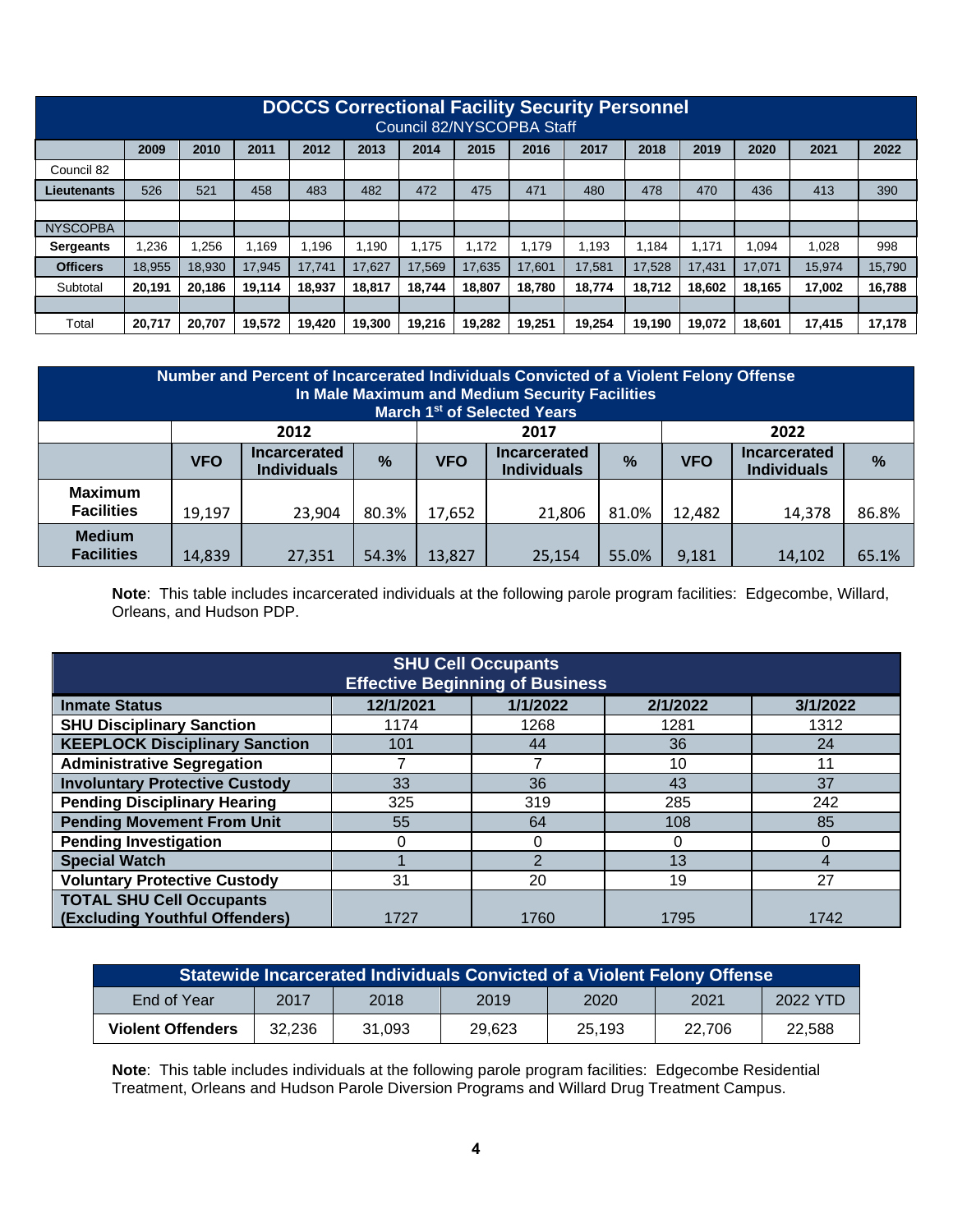| 2015 Releases by Return Rate                     |                          |                       |       |                       |                    |                                              |       |  |
|--------------------------------------------------|--------------------------|-----------------------|-------|-----------------------|--------------------|----------------------------------------------|-------|--|
| <b>Release Type And</b><br><b>Release Cohort</b> | Total<br><b>Released</b> | <b>Total Returned</b> |       | <b>New Commitment</b> | <b>Return Type</b> | <b>Return Type</b><br><b>Parole Violator</b> |       |  |
| 2015 Releases                                    | 20,776                   | 8,744                 | 42.1% | 1.831                 | 8.8%               | 6.913                                        | 33.3% |  |
|                                                  |                          |                       |       |                       |                    |                                              |       |  |
| Parole                                           | 8.352                    | 4.377                 | 52.4% | 681                   | 8.2%               | 3.696                                        | 44.3% |  |
| <b>Conditional Release</b>                       | 10,259                   | 3,946                 | 38.5% | 729                   | 7.1%               | 3,217                                        | 31.4% |  |
| <b>Maximum Expiration</b>                        | 2,165                    | 421                   | 19.4% | 421                   | 19.4%              | N/A                                          | N/A   |  |

**Note**: DOCCS defines recidivism as recommitment or return to NYS DOCCS custody after an incarcerated individual's sanctioned release to the community.

**Note**: DOCCS followed a 2015 release cohort of formerly incarcerated individuals for three years to obtain the return rate data in the above table.

| <b>Community Supervision Staffing and Cases by Region/Bureau*</b> |                                     |                                                                               |  |  |  |  |  |
|-------------------------------------------------------------------|-------------------------------------|-------------------------------------------------------------------------------|--|--|--|--|--|
|                                                                   |                                     | (start of month data - excludes staff and parolees in the revocation process) |  |  |  |  |  |
| <b>Region/Bureau</b>                                              | <b>Number of</b><br><b>Parolees</b> | <b>Number of</b><br><b>Parole Officers &amp; Senior Parole Officers</b>       |  |  |  |  |  |
| <b>Bronx Region</b>                                               |                                     |                                                                               |  |  |  |  |  |
| <b>Bureau</b> I                                                   | 903                                 | 19                                                                            |  |  |  |  |  |
| <b>Bureau II</b>                                                  | $\overline{721}$                    | $\overline{22}$                                                               |  |  |  |  |  |
| <b>Bureau III</b>                                                 | 582                                 | 13                                                                            |  |  |  |  |  |
| <b>Bureau IV</b>                                                  | 634                                 | $\overline{15}$                                                               |  |  |  |  |  |
| Bureau V                                                          | 726                                 | 15                                                                            |  |  |  |  |  |
|                                                                   |                                     |                                                                               |  |  |  |  |  |
| <b>Brooklyn Region</b>                                            |                                     |                                                                               |  |  |  |  |  |
| <b>Bureau I</b>                                                   | 912                                 | 26                                                                            |  |  |  |  |  |
| <b>Bureau II</b>                                                  | 680                                 | 20                                                                            |  |  |  |  |  |
| <b>Bureau III</b>                                                 | 1,001                               | $\overline{23}$                                                               |  |  |  |  |  |
| <b>Bureau IV</b>                                                  | 1,001                               | 26                                                                            |  |  |  |  |  |
|                                                                   |                                     |                                                                               |  |  |  |  |  |
| <b>Central New York</b>                                           |                                     |                                                                               |  |  |  |  |  |
| Northeast                                                         | 546                                 | 17                                                                            |  |  |  |  |  |
| Plattsburgh Sub                                                   | 359                                 | 9                                                                             |  |  |  |  |  |
| <b>Syracuse Belt</b>                                              | 591                                 | 15                                                                            |  |  |  |  |  |
| Syracuse                                                          | 948                                 | 27                                                                            |  |  |  |  |  |
| Utica                                                             | 1,015                               | 25                                                                            |  |  |  |  |  |
| <b>Watertown Sub</b>                                              | 359                                 | 8                                                                             |  |  |  |  |  |
|                                                                   |                                     |                                                                               |  |  |  |  |  |
| <b>Hudson Valley Region</b>                                       |                                     |                                                                               |  |  |  |  |  |
| <b>New Rochelle</b>                                               | 789                                 | 16                                                                            |  |  |  |  |  |
| Peekskill                                                         | 796                                 | 16                                                                            |  |  |  |  |  |
| Albany                                                            | 1,020                               | $\overline{24}$                                                               |  |  |  |  |  |
| Schenectady                                                       | 913                                 | 21                                                                            |  |  |  |  |  |
| Poughkeepsie                                                      | 868                                 | 21                                                                            |  |  |  |  |  |
|                                                                   |                                     |                                                                               |  |  |  |  |  |
| <b>Manhattan/Staten Island</b>                                    |                                     |                                                                               |  |  |  |  |  |
| Manhattan Bureau II                                               | 534                                 | 17                                                                            |  |  |  |  |  |
| <b>Manhattan Bureau III</b>                                       | 1,012                               | 13                                                                            |  |  |  |  |  |
| Manhattan Bureau IV                                               | 960                                 | 17                                                                            |  |  |  |  |  |
| <b>Manhattan Bureau VI</b>                                        | 715                                 | 25                                                                            |  |  |  |  |  |